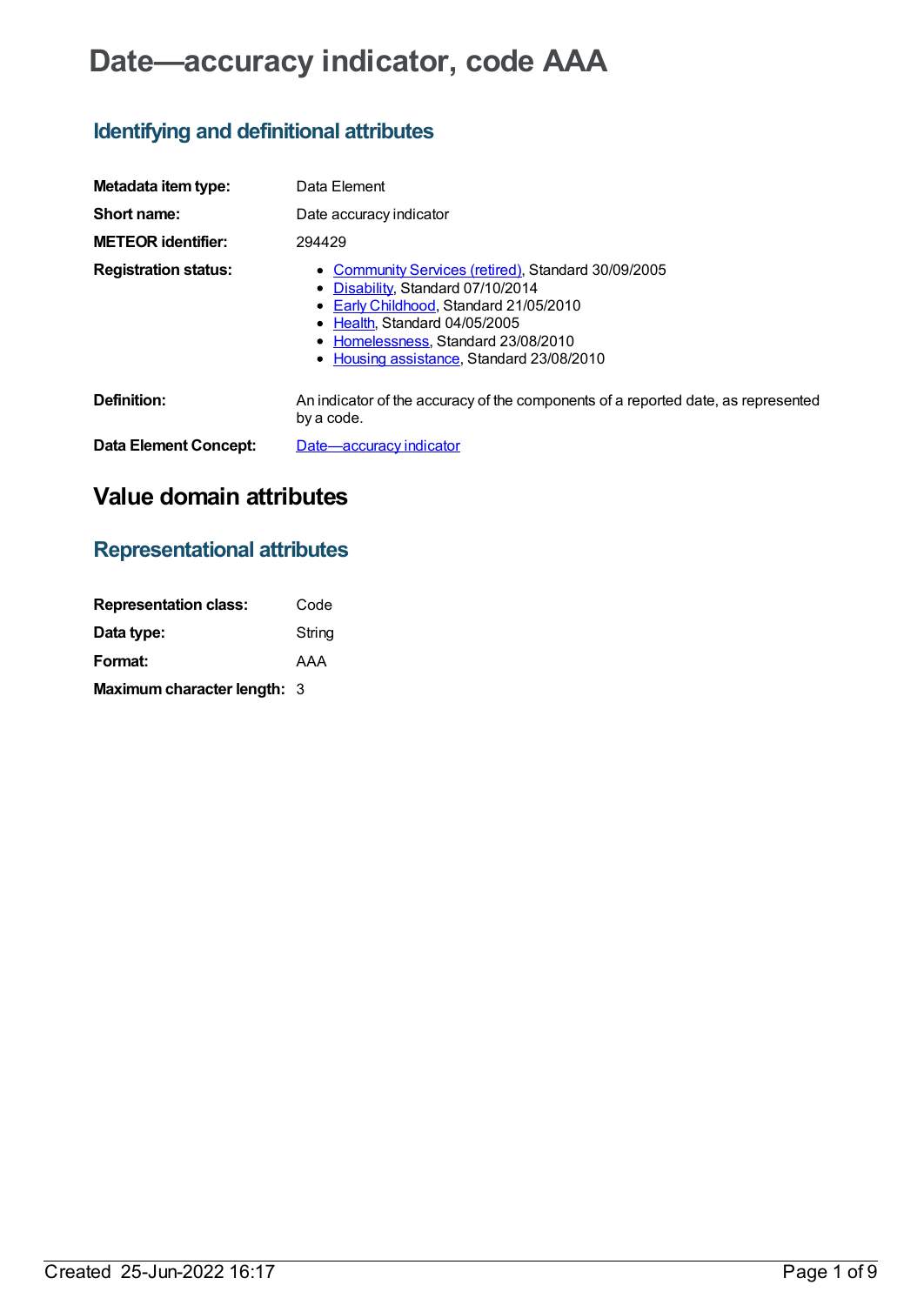### **Value Meaning**

AAA Day, month and year are accurate AAE Day and month are accurate, year is estimated AAU Day and month are accurate, year is unknown AEA Day is accurate, month is estimated, year is accurate AEE Day is accurate, month and year are estimated AEU Day is accurate, month is estimated, year is unknown AUA Day is accurate, month is unknown, year is accurate AUE Day is accurate, month is unknown, year is estimated AUU Day is accurate, month and year are unknown EAA Day is estimated, month and year are accurate EAE Day is estimated, month is accurate, year is estimated EAU Day is estimated, month is accurate, year is unknown EEA Day and month are estimated, year is accurate EEE Day, month and year are estimated EEU Day and month are estimated, year is unknown EUA Day is estimated, month is unknown, year is accurate EUE Day is estimated, month is unknown, year is estimated EUU Day is estimated, month and year are unknown UAA Day is unknown, month and year are accurate UAE Day is unknown, month is accurate, year is estimated UAU Day is unknown, month is accurate, year is unknown UEA Day is unknown, month is estimated, year is accurate UEE Day is unknown, month and year are estimated UEU Day is unknown, month is estimated, year is unknown UUA Day and month are unknown, year is accurate UUE Day and month are unknown, year is estimated UUU Day, month and year are unknown

### **Collection and usage attributes**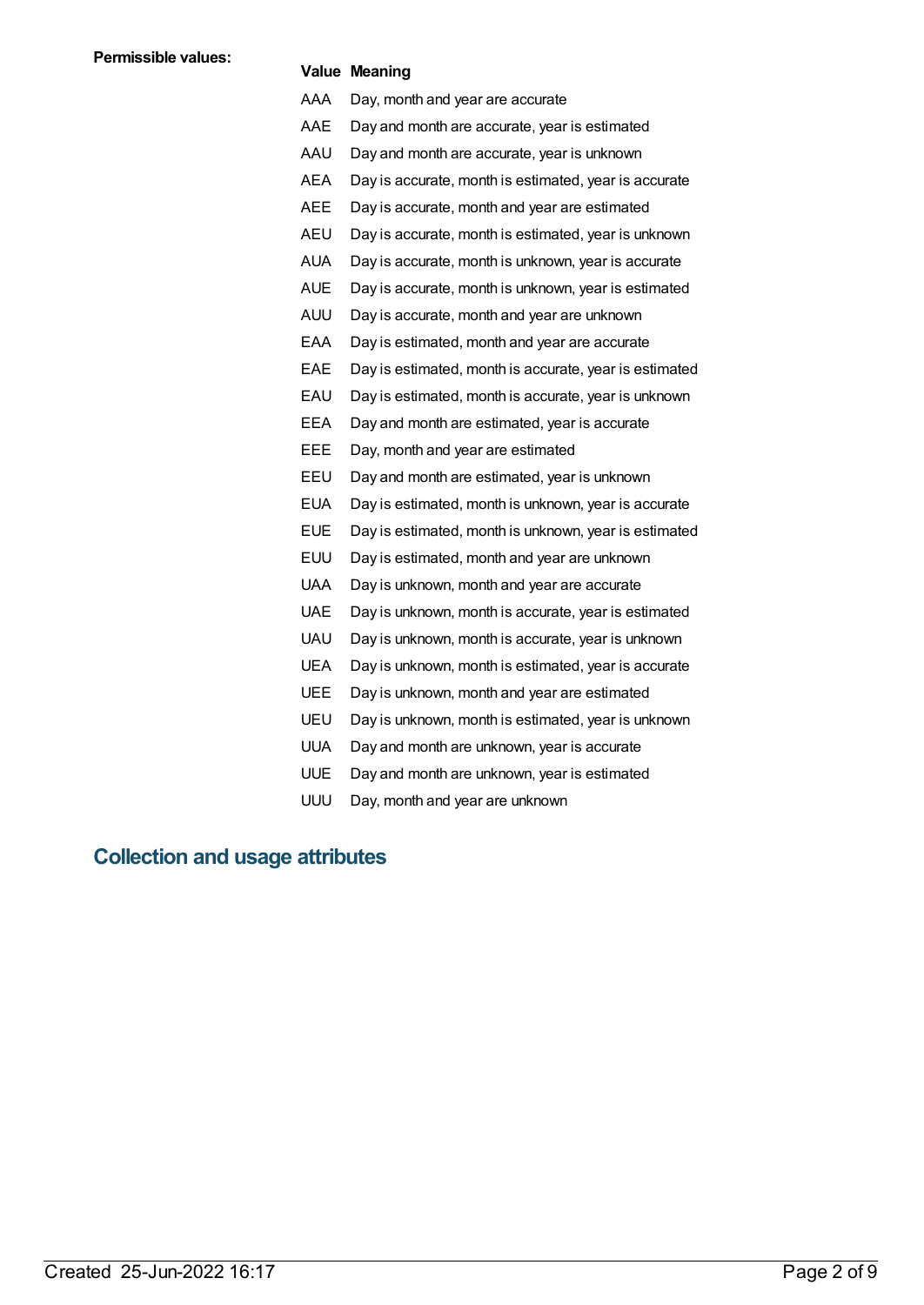**Guide for use:** Any combination of the values A, E, U representing the corresponding level of accuracy of each date component of the reported date.

> This data element consists of a combination of three codes, each of which denotes the accuracy of one date component:

A – the referred date component is accurate

E – the referred date component is not known but is estimated

U – the referred date component is not known and not estimated.

This data element contains positional fields (DMY) that reflects the order of the date components in the format (DDMMYYYY) of the reported date:

Field 1 (D) – refers to the accuracy of the day component;

Field 2 (M) – refers to the accuracy of the month component;

Field 3 (Y) – refers to the accuracy of the year component.

| Data<br>domain | Date component (for a format<br>DDMMYYYY) |         |        |
|----------------|-------------------------------------------|---------|--------|
|                | (D)ay                                     | (M)onth | (Y)ear |
| Accurate       | А                                         | А       | А      |
| Estimated      | F                                         | Е       | F      |
| Unknown        |                                           |         |        |

This data element is valid only for use with dates that are reported/exchanged in the format (DDMMYYYY).

Example 1: If a date has been sourced from a reliable source and is known as accurate then the Date accuracy indicator should be informed as (AAA).

Example 2: If only the age of the person is known and there is no certainty of the accuracy of this, then the Date accuracy indicator should be informed as (UUE). That is the day and month are "unknown" and the year is "estimated".

Example 3: If a person was brought in unconscious to an emergency department of a hospital and the only information available was from a relative who was certain of the age and the birthday's 'month' then the Date accuracy indicator should be informed as (UAA). A year derived from an accurate month and accurate age is always an accurate year.

The Date accuracy indicator can be useful for operational purposes to indicate the level of accuracy of a date that has been collected at any point in time. It can indicate whether the stored date needs to be followed up until it reaches the intended minimal required accuracy. For example, if a person was brought in unconscious to an emergency department of a hospital the level of accuracy of the date collected at that point may not be satisfactory. It is likely that the correct date of birth can be obtained at a later date. The Date accuracy indicator provides information on the accuracy of the entered dates that may require further action.

For future users of the data, it may also be essential to know the accuracy of the date components of a reported date.

### **Data element attributes**

### **Collection and usage attributes**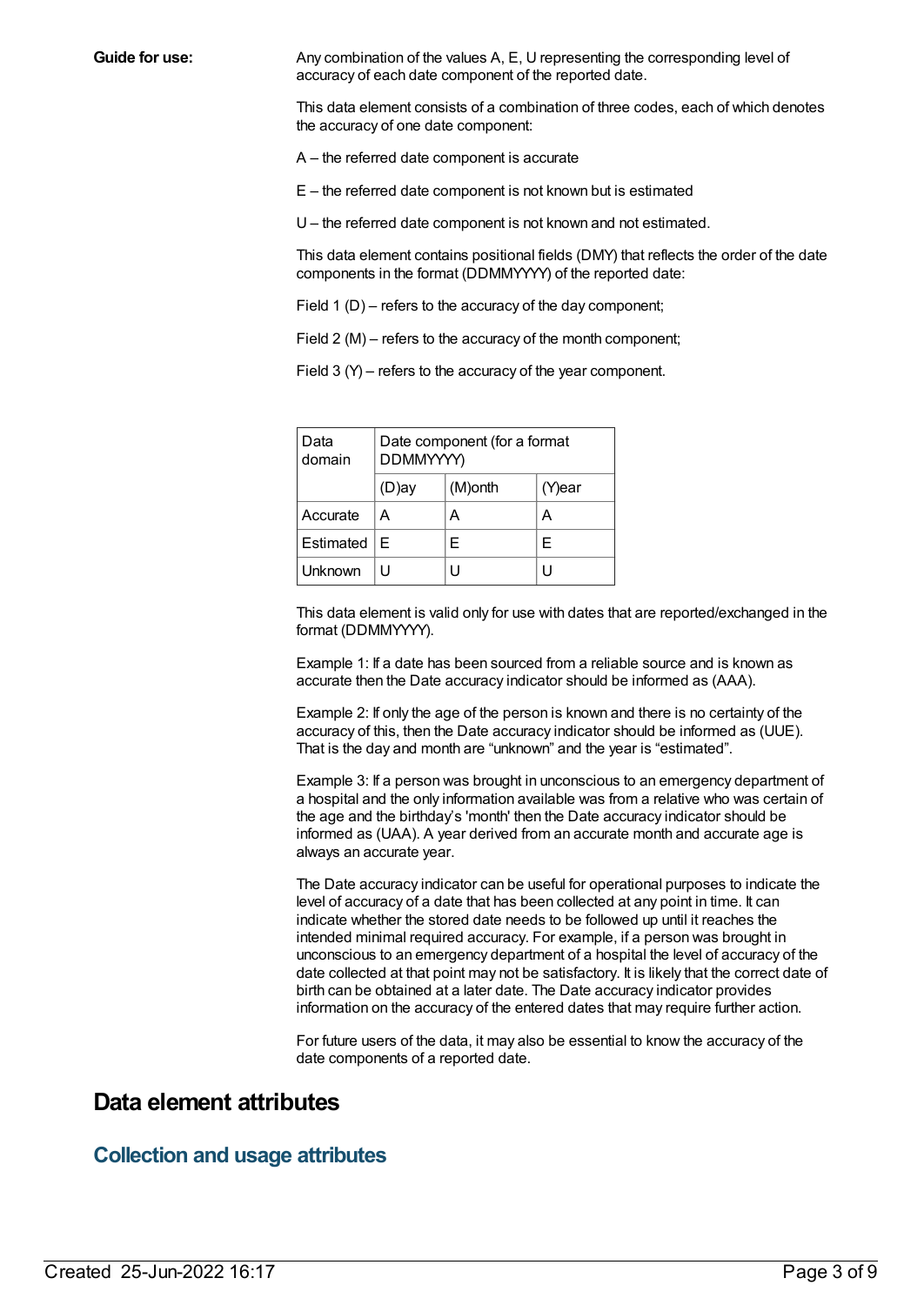| <b>Collection methods:</b> | Collection constraints:                                                                                                                                                                                                                                                                                                                                                                                                                                                                                                                                                                                                             |
|----------------------------|-------------------------------------------------------------------------------------------------------------------------------------------------------------------------------------------------------------------------------------------------------------------------------------------------------------------------------------------------------------------------------------------------------------------------------------------------------------------------------------------------------------------------------------------------------------------------------------------------------------------------------------|
|                            | If constraints for the collection of the date are imposed, such as 'a valid date must<br>be input in an information system for unknown date components', the Date<br>accuracy indicator should be used along with the date as a way of avoiding the<br>contamination of the valid dates with the same value on the respective date<br>components.                                                                                                                                                                                                                                                                                   |
|                            | Example:                                                                                                                                                                                                                                                                                                                                                                                                                                                                                                                                                                                                                            |
|                            | Some jurisdictions use 0107YYYY and some use 0101YYYY when only the year is<br>known. When month and year are known some use the 15th day as the date i.e.<br>15MMYYYY. Where this occurs in a data collection that is used for reporting or<br>analysis purposes there will be dates in the collection with the attributes 0107YYYY<br>etc., that are accurate and some that are not accurate. Without a corresponding<br>flag to determine this accuracy the analysis or report will be contaminated by those<br>estimated dates.                                                                                                 |
| Comments:                  | Provision of a date is often a mandatory requirement in data collections.                                                                                                                                                                                                                                                                                                                                                                                                                                                                                                                                                           |
|                            | Most computer systems require a valid date to be recorded in a date field i.e. the<br>month part must be an integer between 1 and 12, the day part must be an integer<br>between 1 and 31 with rules about the months with less than 31 days, and the year<br>part should include the century. Also in many systems, significant dates (e.g. date of<br>birth) are mandatory requirements.                                                                                                                                                                                                                                          |
|                            | However, in actual practice, the date or date components are often not known (e.g.<br>date of birth, date of injury) but, as stated above, computer systems require a valid<br>date. This means that a date MUST be included and it MUST follow the rules for a<br>valid date. It therefore follows that, while such a date will contain valid values<br>according to the rules for a date, the date is in fact an 'unknown' or 'estimated'<br>date. For future users of the data, it is essential to know that a date is accurate,<br>unknown or estimated and which components of the date are accurate, unknown or<br>estimated. |

## **Source and reference attributes**

| <b>Submitting organisation:</b> | Standards Australia                                                                                     |
|---------------------------------|---------------------------------------------------------------------------------------------------------|
| Reference documents:            | Standards Australia 2002, AS5017-2002 Health Care Client Identification.<br>Sydney: Standards Australia |

## **Relational attributes**

| Related metadata<br>references: | See also Health-care incident—date health-care incident occurred, DDMMYYYY                                 |
|---------------------------------|------------------------------------------------------------------------------------------------------------|
|                                 | • Health, Standard 07/12/2011                                                                              |
|                                 | See also Individual service provider-occupation end date, DDMMYYYY                                         |
|                                 | • Community Services (retired), Standard 30/09/2005<br>• Health, Standard 04/05/2005                       |
|                                 | See also <b>Individual service provider—occupation start date, DDMMYYYY</b>                                |
|                                 | • Community Services (retired), Standard 30/09/2005<br>• Health, Standard 04/05/2005                       |
|                                 | See also Medical indemnity claim management episode-medical indemnity claim<br>finalisation date, DDMMYYYY |
|                                 | • Health, Superseded 21/11/2013                                                                            |
|                                 | See also Medical indemnity claim management episode—medical indemnity claim<br>finalisation date, DDMMYYYY |
|                                 | • Health, Standard 21/11/2013                                                                              |
|                                 | See also Medical indemnity claim management episode—reserve placement date,                                |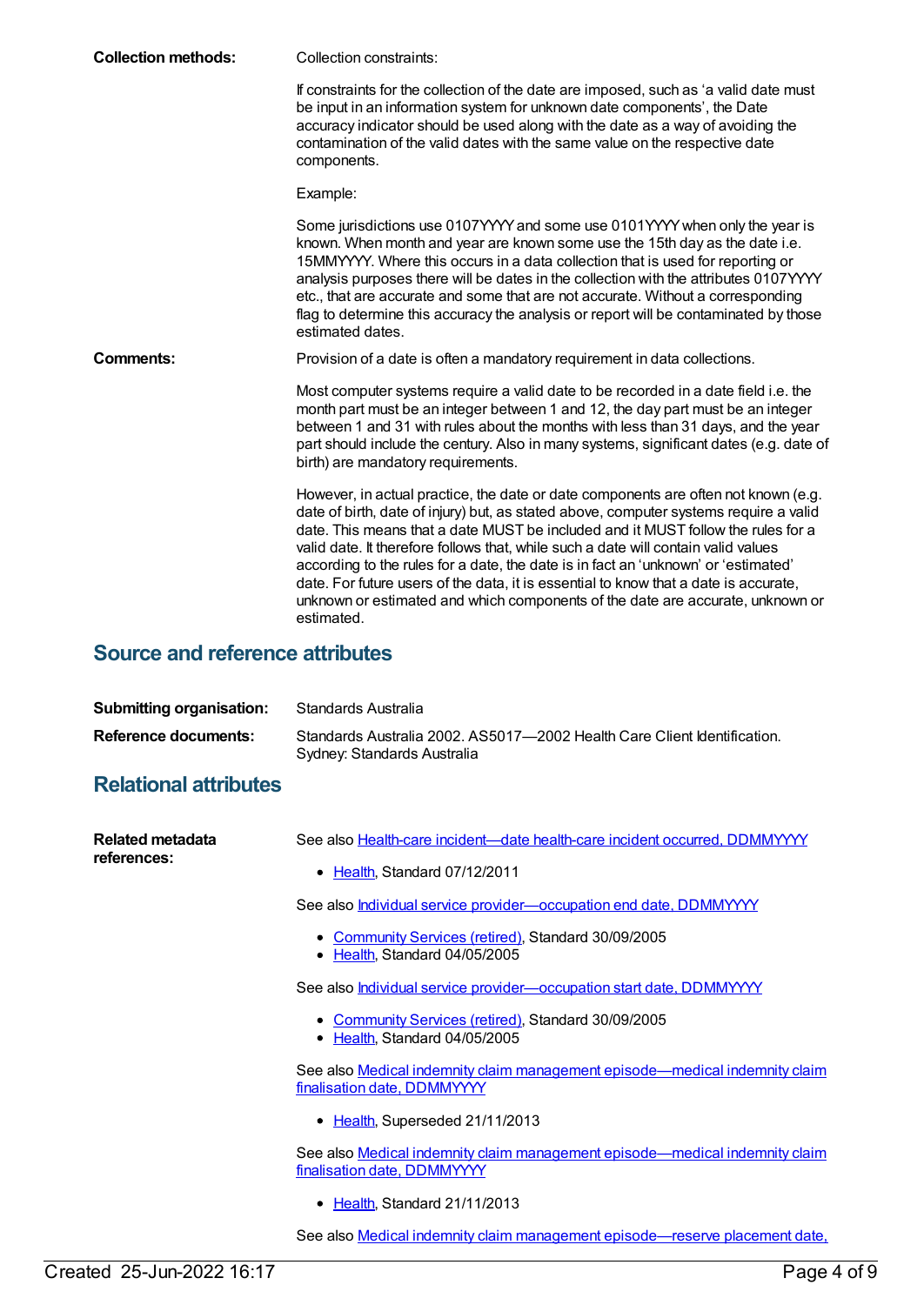### **DDMMYYYY**

[Health](https://meteor.aihw.gov.au/RegistrationAuthority/12), Standard 07/12/2011

See also **Medical indemnity claim—medical indemnity claim [commencement](https://meteor.aihw.gov.au/content/329623) date, DDMMYYYY** 

[Health](https://meteor.aihw.gov.au/RegistrationAuthority/12), Standard 07/12/2011

See also Person-date of birth, DDMMYYYY

- ACT Health [\(retired\)](https://meteor.aihw.gov.au/RegistrationAuthority/9), Candidate 19/07/2018
- [Children](https://meteor.aihw.gov.au/RegistrationAuthority/17) and Families, Standard 22/11/2016
- [Commonwealth](https://meteor.aihw.gov.au/RegistrationAuthority/10) Department of Health, Standard 14/10/2015
- [Community](https://meteor.aihw.gov.au/RegistrationAuthority/1) Services (retired), Standard 25/08/2005
- [Disability](https://meteor.aihw.gov.au/RegistrationAuthority/16), Standard 07/10/2014
- Early [Childhood](https://meteor.aihw.gov.au/RegistrationAuthority/13), Standard 21/05/2010
- [Health](https://meteor.aihw.gov.au/RegistrationAuthority/12), Standard 04/05/2005
- [Homelessness](https://meteor.aihw.gov.au/RegistrationAuthority/14), Standard 23/08/2010
- Housing [assistance](https://meteor.aihw.gov.au/RegistrationAuthority/11), Standard 20/06/2005
- [Independent](https://meteor.aihw.gov.au/RegistrationAuthority/3) Hospital Pricing Authority, Standard 01/11/2012
- [Indigenous](https://meteor.aihw.gov.au/RegistrationAuthority/6), Standard 11/08/2014
- National Health [Performance](https://meteor.aihw.gov.au/RegistrationAuthority/8) Authority (retired), Retired 01/07/2016
- **[Tasmanian](https://meteor.aihw.gov.au/RegistrationAuthority/15) Health, Standard 31/08/2016**
- WA [Health](https://meteor.aihw.gov.au/RegistrationAuthority/2), Incomplete 22/08/2012
- WA [Health](https://meteor.aihw.gov.au/RegistrationAuthority/2), Standard 19/03/2015
- Youth [Justice](https://meteor.aihw.gov.au/RegistrationAuthority/4), Standard 15/02/2022

See also Person-date of birth, MMYYYY

[Tasmanian](https://meteor.aihw.gov.au/RegistrationAuthority/15) Health, Superseded 06/05/2021

See also [Person—date](https://meteor.aihw.gov.au/content/375191) of birth, MMYYYY

- [Commonwealth](https://meteor.aihw.gov.au/RegistrationAuthority/7) Department of Social Services (retired), Standard 20/06/2018
- [Health](https://meteor.aihw.gov.au/RegistrationAuthority/12), Standard 10/12/2009
- National Health [Performance](https://meteor.aihw.gov.au/RegistrationAuthority/8) Authority (retired), Retired 01/07/2016
- **[Tasmanian](https://meteor.aihw.gov.au/RegistrationAuthority/15) Health, Standard 06/05/2021**

See also Person-date of birth, YYYY

**[Tasmanian](https://meteor.aihw.gov.au/RegistrationAuthority/15) Health, Standard 06/05/2021** 

See also Record-linkage key, code 581 [XXXXXDDMMYYYYN](https://meteor.aihw.gov.au/content/349895)

- [Community](https://meteor.aihw.gov.au/RegistrationAuthority/1) Services (retired), Standard 21/05/2010
- [Disability](https://meteor.aihw.gov.au/RegistrationAuthority/16), Standard 07/10/2014
- Early [Childhood](https://meteor.aihw.gov.au/RegistrationAuthority/13), Standard 21/05/2010
- [Health](https://meteor.aihw.gov.au/RegistrationAuthority/12), Superseded 25/01/2018
- [Homelessness](https://meteor.aihw.gov.au/RegistrationAuthority/14), Superseded 10/08/2018
- Housing [assistance](https://meteor.aihw.gov.au/RegistrationAuthority/11), Standard 23/08/2010

See also Record-linkage key, code 581 [XXXXXDDMMYYYYX](https://meteor.aihw.gov.au/content/686241)

- ACT Health [\(retired\)](https://meteor.aihw.gov.au/RegistrationAuthority/9), Candidate 09/08/2018
- [Health](https://meteor.aihw.gov.au/RegistrationAuthority/12), Standard 25/01/2018
- [Homelessness](https://meteor.aihw.gov.au/RegistrationAuthority/14), Standard 10/08/2018

See also **[Statistical](https://meteor.aihw.gov.au/content/750410) linkage key 581 cluster** 

• [Health](https://meteor.aihw.gov.au/RegistrationAuthority/12), Standard 17/12/2021

See also **[Statistical](https://meteor.aihw.gov.au/content/686238) linkage key 581 cluster** 

- ACT Health [\(retired\)](https://meteor.aihw.gov.au/RegistrationAuthority/9), Candidate 09/08/2018
- [Health](https://meteor.aihw.gov.au/RegistrationAuthority/12), Superseded 17/12/2021
- [Homelessness](https://meteor.aihw.gov.au/RegistrationAuthority/14), Standard 10/08/2018

See also [Statistical](https://meteor.aihw.gov.au/content/349510) linkage key 581 cluster

[Community](https://meteor.aihw.gov.au/RegistrationAuthority/1) Services (retired), Standard 21/05/2010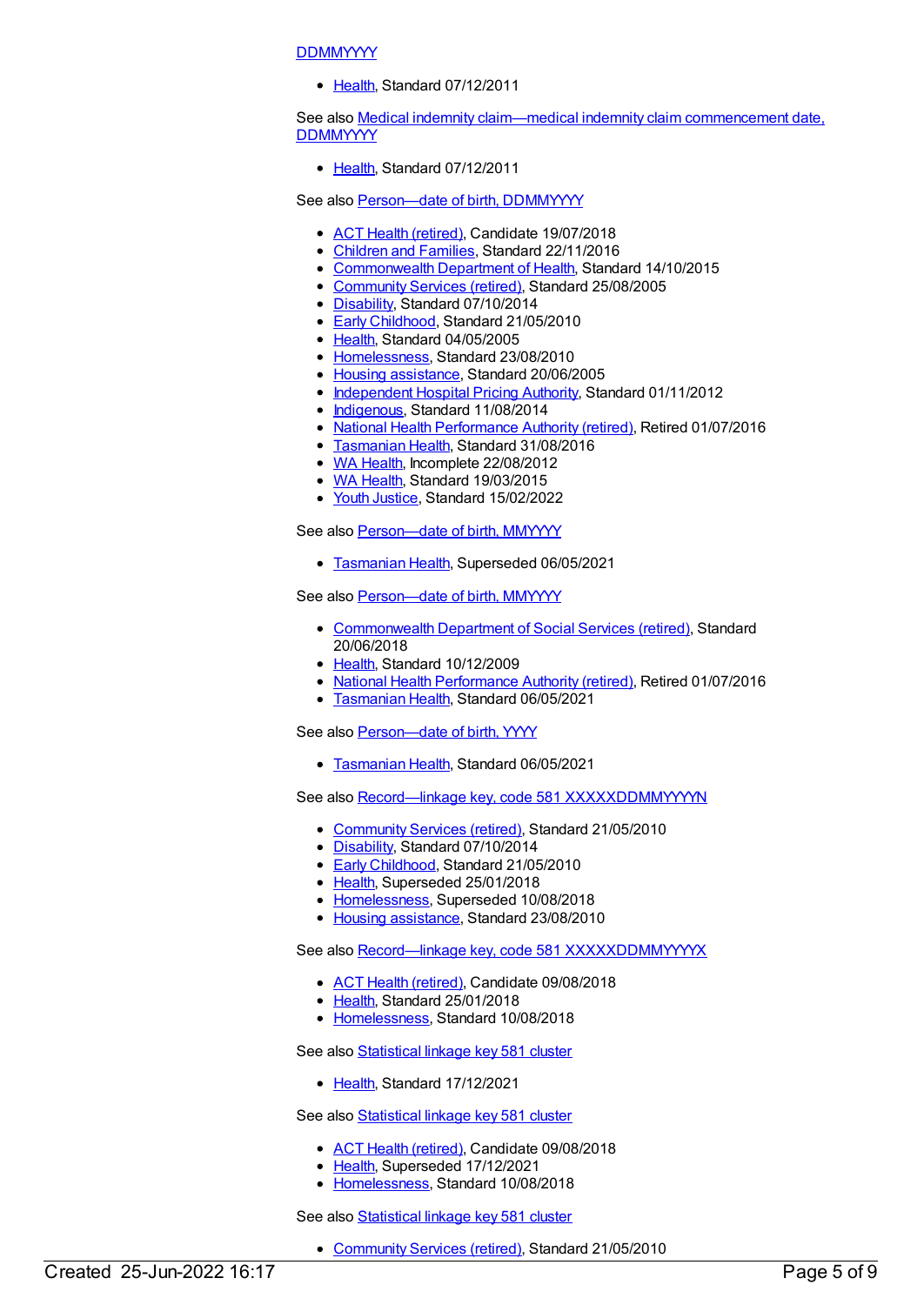- [Disability](https://meteor.aihw.gov.au/RegistrationAuthority/16), Standard 07/10/2014
- Early [Childhood](https://meteor.aihw.gov.au/RegistrationAuthority/13), Standard 21/05/2010
- [Health](https://meteor.aihw.gov.au/RegistrationAuthority/12), Superseded 25/01/2018
- [Homelessness](https://meteor.aihw.gov.au/RegistrationAuthority/14), Superseded 10/08/2018
- Housing [assistance](https://meteor.aihw.gov.au/RegistrationAuthority/11), Standard 23/08/2010

# **Implementation in Data Set**

**Specifications:** Address [communication](https://meteor.aihw.gov.au/content/611161) suppression cluster [Health](https://meteor.aihw.gov.au/RegistrationAuthority/12), Standard 05/10/2016

*DSS specific information:*

This data element should be used in conjunction with a date field.

[Address](https://meteor.aihw.gov.au/content/611143) status cluste[rHealth](https://meteor.aihw.gov.au/RegistrationAuthority/12), Standard 05/10/2016

*DSS specific information:*

This data element should be collected in conjunction with the **Address**—address start date, DDMMYYYY and [Address—address](file:///content/636294) end date, DDMMYYYY data elements to indicate the accuracy of the components of the start and end dates.

Cancer [\(clinical\)](https://meteor.aihw.gov.au/content/394731) DSS[Health](https://meteor.aihw.gov.au/RegistrationAuthority/12), Superseded 08/05/2014

Cancer [\(clinical\)](https://meteor.aihw.gov.au/content/560813) DSS[Health](https://meteor.aihw.gov.au/RegistrationAuthority/12), Superseded 14/05/2015

Cancer [\(clinical\)](https://meteor.aihw.gov.au/content/597861) NBPD[SHealth](https://meteor.aihw.gov.au/RegistrationAuthority/12), Standard 14/05/2015

[Dementia](https://meteor.aihw.gov.au/content/737872) NBPDS[Health](https://meteor.aihw.gov.au/RegistrationAuthority/12), Recorded 15/11/2021

[Duplicate](https://meteor.aihw.gov.au/content/638741) record cluste[rHealth,](https://meteor.aihw.gov.au/RegistrationAuthority/12) Standard 05/10/2016

Health care client [identification](https://meteor.aihw.gov.au/content/288765) DSS[Health,](https://meteor.aihw.gov.au/RegistrationAuthority/12) Superseded 03/12/2008

Health care client [identification](https://meteor.aihw.gov.au/content/374201) DSS[Health,](https://meteor.aihw.gov.au/RegistrationAuthority/12) Retired 20/03/2013

Health care provider [identification](https://meteor.aihw.gov.au/content/289061) DSS[Health](https://meteor.aihw.gov.au/RegistrationAuthority/12), Superseded 04/07/2007

Health care provider [identification](https://meteor.aihw.gov.au/content/356020) DSS[Health](https://meteor.aihw.gov.au/RegistrationAuthority/12), Superseded 03/12/2008

Health care provider [identification](https://meteor.aihw.gov.au/content/374199) DSS[Health](https://meteor.aihw.gov.au/RegistrationAuthority/12), Retired 20/03/2013

Healthcare [identification](https://meteor.aihw.gov.au/content/523815) occupation cluste[rHealth](https://meteor.aihw.gov.au/RegistrationAuthority/12), Standard 05/10/2016

Healthcare provider [organisation](https://meteor.aihw.gov.au/content/529509) cluste[rHealth](https://meteor.aihw.gov.au/RegistrationAuthority/12), Standard 05/10/2016

*Conditional obligation:*

Required for [Organisation—name](file:///content/525400) usage start date, DDMMYYYY, and for [Organisation—name](file:///content/525408) usage end date, DDMMYYYY when provided.

[Identification](https://meteor.aihw.gov.au/content/611321) in healthcare cluste[rHealth](https://meteor.aihw.gov.au/RegistrationAuthority/12), Standard 05/10/2016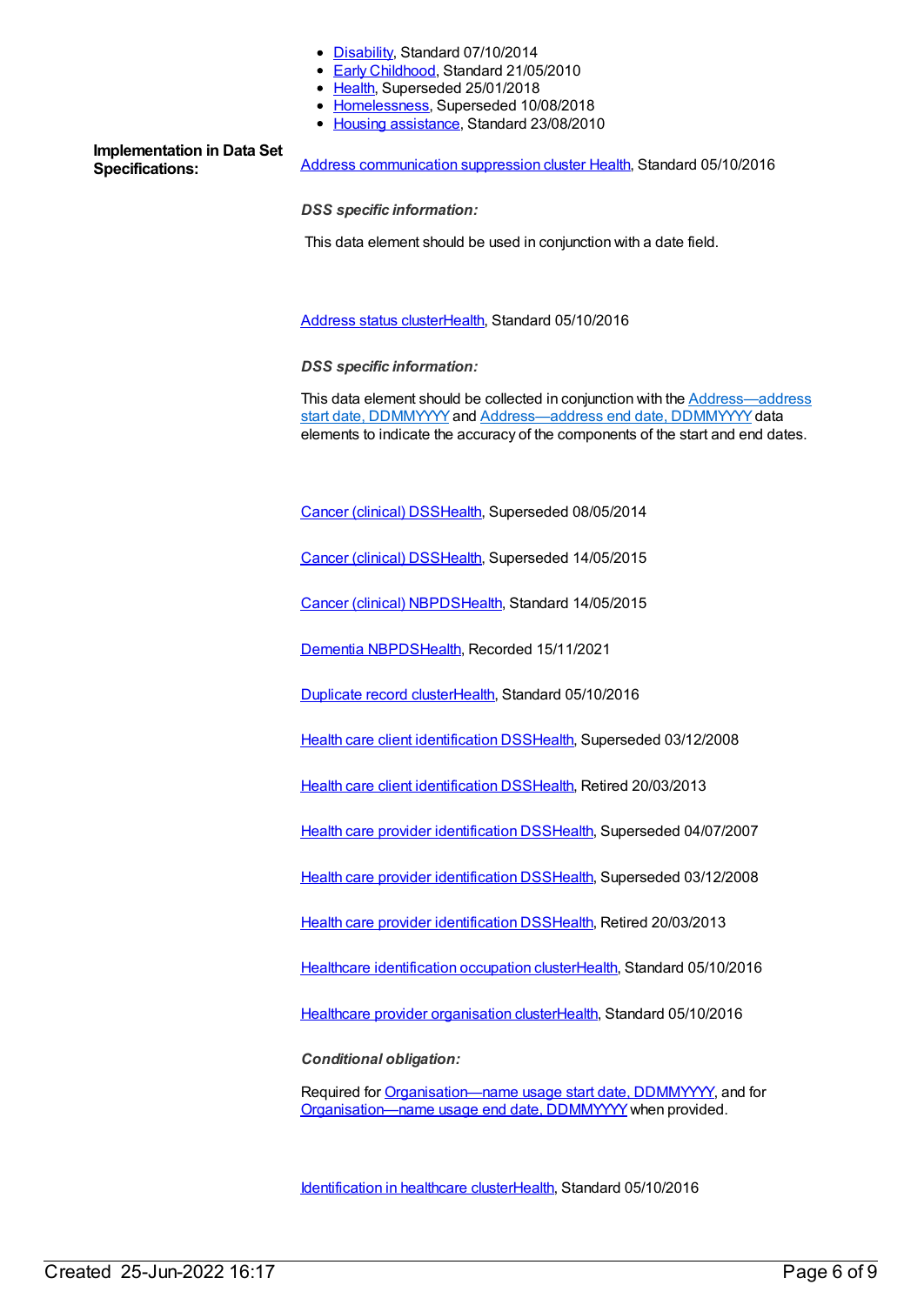#### *DSS specific information:*

Recorded in conjunction with the data elements within this cluster that are used to record a date.

Individual [demographic](https://meteor.aihw.gov.au/content/528542) identifiers cluste[rHealth](https://meteor.aihw.gov.au/RegistrationAuthority/12), Standard 05/10/2016

[Individual](https://meteor.aihw.gov.au/content/528153) name cluste[rHealth](https://meteor.aihw.gov.au/RegistrationAuthority/12), Standard 05/10/2016

#### *DSS specific information:*

Recorded in conjunction with the data elements within this cluster that are used to record a date.

### [Intertwined](https://meteor.aihw.gov.au/content/638713) record cluste[rHealth](https://meteor.aihw.gov.au/RegistrationAuthority/12), Standard 05/10/2016

*DSS specific information:*

Recorded in conjunction with the data elements within this cluster that are used to record a date.

Medical [indemnity](https://meteor.aihw.gov.au/content/329638) DSS 2012-1[4Health](https://meteor.aihw.gov.au/RegistrationAuthority/12), Superseded 21/11/2013

*Implementation start date:* 01/07/2012

*Implementation end date:* 30/06/2014

*DSS specific information:*

This data element is to be used in conjunction with the following data elements: *Health-care incident—date incident occurred, date DDMMYYYY; Medical indemnity claim—medical indemnity claim commencement date, DDMMYYYY; Medical indemnity claim management episode—medical indemnity claim finalisation date, DDMMYYYY; Medical indemnity claim management episode—reserve placement date, DDMMYYYY;* and *Person date of birth, DDMMYYYY.*

Medical [indemnity](https://meteor.aihw.gov.au/content/531844) NBPDS 2014[-Health](https://meteor.aihw.gov.au/RegistrationAuthority/12), Standard 21/11/2013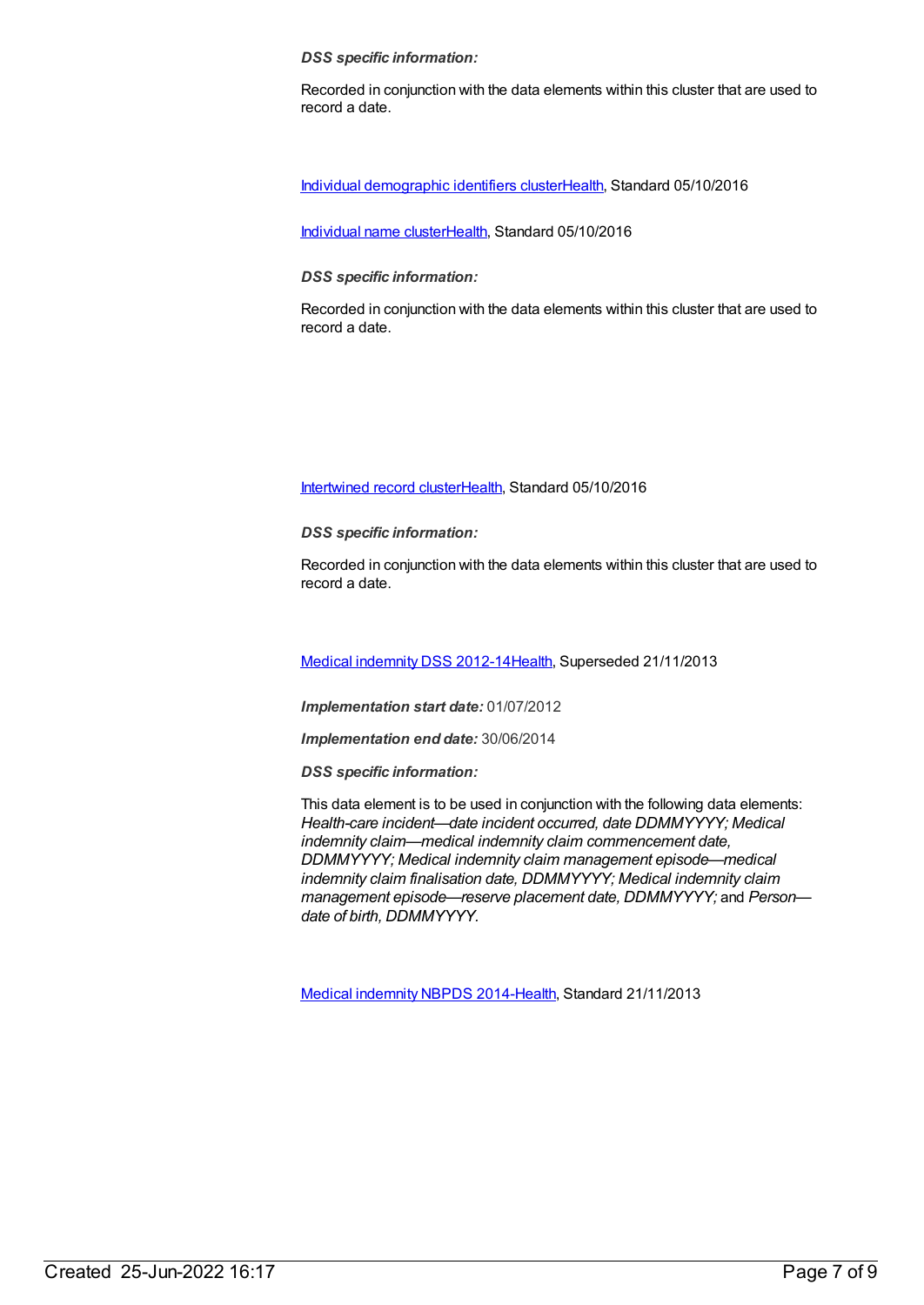*Implementation start date:* 01/07/2014

*DSS specific information:*

This data element is to be used in conjunction with the following data elements: *Health-care incident—date incident occurred, date DDMMYYYY; Medical indemnity claim—medical indemnity claim commencement date, DDMMYYYY; Medical indemnity claim management episode—medical indemnity claim finalisation date, DDMMYYYY; Medical indemnity claim management episode—reserve placement date, DDMMYYYY;* and *Person date of birth, DDMMYYYY.*

Provider extensions or [restrictions](https://meteor.aihw.gov.au/content/525018) to practice cluste[rHealth](https://meteor.aihw.gov.au/RegistrationAuthority/12), Standard 05/10/2016

Provider [registration](https://meteor.aihw.gov.au/content/524039) cluste[rHealth](https://meteor.aihw.gov.au/RegistrationAuthority/12), Standard 05/10/2016

Public Housing and State Owned and Managed Indigenous housing (PH & SOMIH) DSS [2018-Housing](https://meteor.aihw.gov.au/content/711016) [assistance](https://meteor.aihw.gov.au/RegistrationAuthority/11), Standard 10/05/2019

*Implementation start date:* 01/07/2018

[Restricted](https://meteor.aihw.gov.au/content/528167) name usage cluste[rHealth](https://meteor.aihw.gov.au/RegistrationAuthority/12), Standard 05/10/2016

*Conditional obligation:*

Recorded in conjunction with the data elements within this cluster that are used to record a date.

SAAP Client [Collection](https://meteor.aihw.gov.au/content/339019) National Minimum Data Se[tCommunity](https://meteor.aihw.gov.au/RegistrationAuthority/1) Services (retired), Retired 01/07/2011

*DSS specific information:*

This data element should be collected for the client and for each accompanying child. It should be collected in conjunction with the client/accompanying children date of birth.

Similar but [different](https://meteor.aihw.gov.au/content/554856) entity cluste[rHealth](https://meteor.aihw.gov.au/RegistrationAuthority/12), Standard 05/10/2016

*DSS specific information:*

Recorded in conjunction with the data elements within this cluster that are used to record a date.

Specialist [Homelessness](https://meteor.aihw.gov.au/content/398238) Services NMDS 201[1Homelessness](https://meteor.aihw.gov.au/RegistrationAuthority/14), Superseded 01/05/2013 Housing [assistance](https://meteor.aihw.gov.au/RegistrationAuthority/11), Superseded 01/05/2013